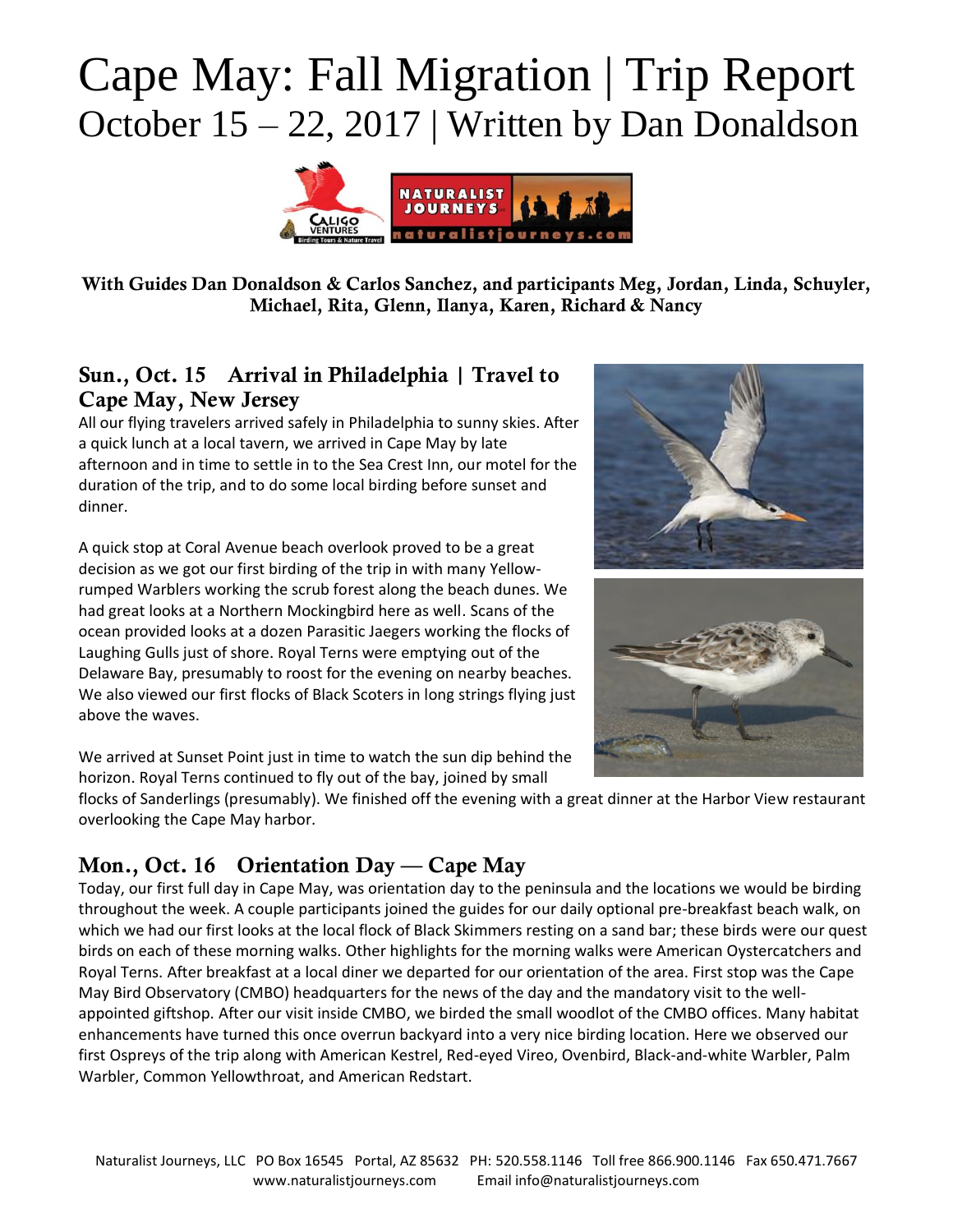

We then visited the famous hawk watch platform at Cape May Point State Park. Many of today's top birders, authors, and researchers spent countless hours here as interns and seasonal bird counters. While we had a consistent flow of Cooper's Hawks flying the meadow and the pond in front of the platform, we also had good looks at waterfowl including Northern Shoveler, Gadwall, Pied-billed Grebe, Double-crested Cormorant, Great Blue Herons, and Great and Snowy Egrets. The nearby dogwoods provided great looks at Yellow-rumped Warblers and Northern Mockingbird.

Working toward our lunch location, we made a quick stop at the New Jersey Audubon Center, located in a converted house along the east shore of Cape May Harbor. A quick scan from the parking lot provided us looks at Cape May Warbler, Great Black-backed Gull, and Song Sparrows.

After lunch we search Hidden Valley Meadow for a recently reported Mourning Warbler and while we were not





able to locate our target warbler, we did have a considerable raptor show in the fields with good looks at Northern Harrier, Cooper's and Sharp-shinned Hawks, a scattering of Great Blue Herons, and an unexpected Blackpoll Warbler.

Before dinner we explored the Cape May Meadows, a Nature Conservancy project that has restored over 200 acres of dunes, freshwater wetlands, and over a mile of now wild beach. Here we viewed Turkey and Black Vultures, a wide variety of waterfowl, including both Green-winged and Blue-winged Teal, Northern Pintail, Widgeon, and Black Ducks. The visit was capped off by wonderful looks at a Virginia Rail.

#### Tues., Oct 17 Back Bay Salt Marsh Birding by Boat

We started the day with our regular morning beach walk, adding Forster's Terns, Lesser Black-backed Gull, Eastern Phoebe, and Tree Swallows to our beach walk list.

After breakfast we headed to Miss Chris Marina to board *The Osprey*, a large enclosed pontoon boat, to tour the back bays of 300,000 acres of salt marshes in New Jersey. The tides were in our favor today as the low tide exposed

Naturalist Journeys, LLC PO Box 16545 Portal, AZ 85632 PH: 520.558.1146 Toll free 866.900.1146 Fax 650.471.7667 www.naturalistjourneys.com Email info@naturalistjourneys.com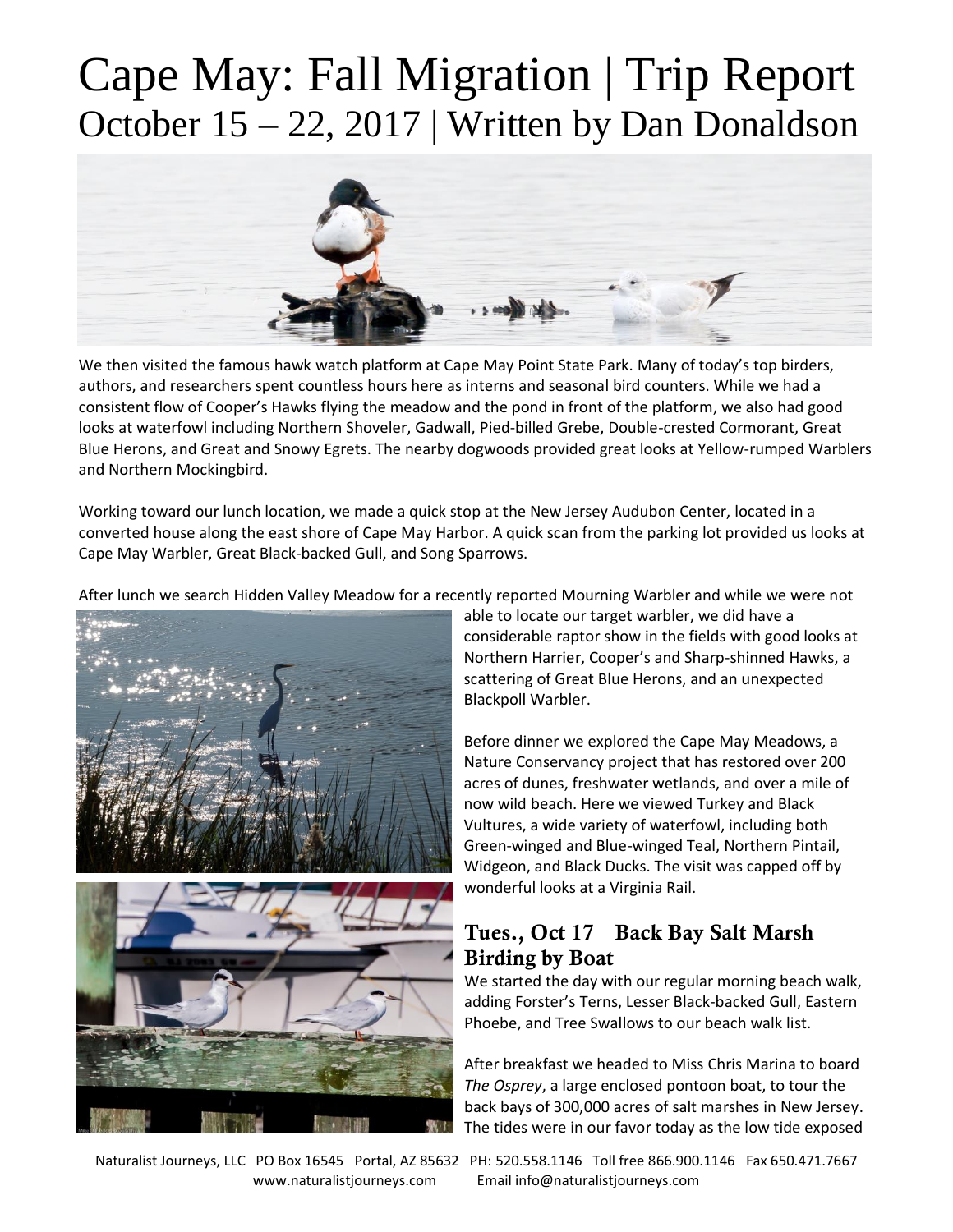large mudflats near Stone Harbor that were not viewable from land. This added a bonus one-hour extension to our trip. The mudflats did not disappoint, as we viewed incredible quantities of shorebirds including, two Marbled Godwits, 150 Dunlins, 18 Red Knots, 50 Black-bellied Plover, and 24 American Oystercatchers. This was also our best view of Brant with flocks of 160+ rafting within the open waters of the salt marsh. Our captain also made sure we got great looks at roosting Black-crowned Night Herons and wading Tricolored Herons.

We ended our day at Higbee Beach on the Delaware Bay side of the Cape May peninsula. We enjoyed a great walk, picking up the usual beach-side suspects. We were, however, lucky enough to spot an Orange-crowned Warbler working the bayberries along the front range of the dunes.

We ended our day with our usual stop at Sunset Point to watch the sun dip below the horizon.



#### Wed., Oct. 18 Morning Watch — Avalon Sea Watch | Cox Creek — Edwin Forsythe NWR

This was our only very early start of the entire trip. We were off at 6:15 AM to witness the "morning flight" at Higbee Beach. Many, if not most, songbirds are nocturnal migrants that fly with the north and northwest winds. Often, birds that are migrating overnight along the east coast of the United States are carried out over the Atlantic Ocean by these winds. Just before sunrise, these migrating birds turn north (toward shore) and in Cape May, they come ashore at Higbee Beach Wildlife Management Area (just north of Cape May Point on the Delaware Bay). If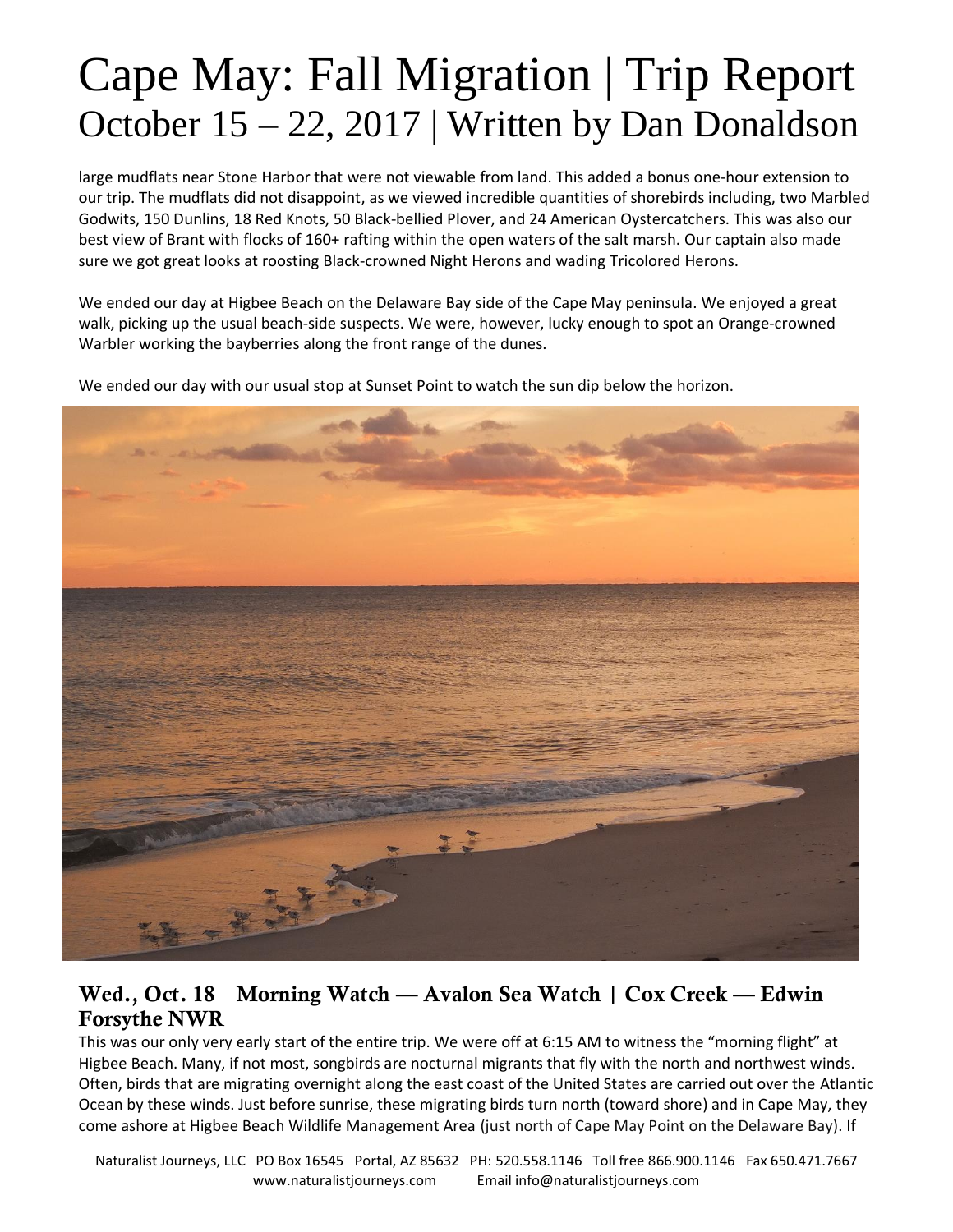you look at a map of the coastline of the eastern U.S., and imagine you are out at sea, heading north gets you to shore the quickest. Higbee Beach has been on the radar of birders and volunteer counters for years, but now Cape May Bird Observatory has established this site as an official count and research station. Since 2003, New Jersey Audubon Society's (NJAS) Cape May Bird Observatory has conducted a daily count of the morning flight at Higbee Beach WMA.

We arrived after a quick coffee and snack trip to grab our spots on the observation platform just before sunrise and joined the 15 or so birders that had climbed to the top of a nearby dredging spoils pile that afforded clear views of the entire area. The birding was fairly light this morning but we did manage very good looks at Golden and Ruby-crowned Kinglets, Field and Song Sparrows, Baltimore Oriole, and Common Loons.

A rare bird alert for a Black-throated Gray Warbler got us to move from the morning watch to nearby Cox Hall Creek Wildlife Management Area to search for this west coast warbler. While we were not able to locate the Black-throated Gray, we did get a good hour of birding at this location and picked up Snow Goose, Pied-billed Grebe, and Brown Thrasher.

After an early lunch we headed to the Avalon Sea Watch located on the Barrier Island town of Avalon. Here the New Jersey shoreline makes an abrupt, one mile jut eastward toward the Atlantic. This makes the northern-most end of Avalon a great spot to encounter seabirds that migrate south along the coastline. There are CMBO counters here daily for the entire fall migration season and they are always more than helpful with bird spotting and identification for visitors.

Here we saw a couple hundred Black and Surf Scoters in long lines skim the waves as they worked their way south. We also saw Red-throated Loons, a pretty active flock of Sanderlings, and even a flyby of Air Force One.

Next stop, Edwin Forsythe National Wildlife Refuge. After an accidental flyover of our location, we arrived at the NWR in time to catch high tide, which brought a lot of birds into the fresh water and water level controlled impoundments of the refuge. The driving tour was along the impoundment dikes and provided access to nearly all of the refuge; here we found good numbers of Northern Shoveler, Gadwall, American Widgeon, American Black Duck, Northern Pintail, Green-winged Teal, Great and Snowy Egrets, a flyby Clapper Rail, White-rumped and Western Sandpipers, and American Golden Plover.



#### Thurs., Oct.19 Lewes Ferry Crossing to Delaware | Cape Henlopen State Park | Prime Hook NWR

This morning we were off at an early 6:00 AM to grab a quick WaWa breakfast and catch the Lewes Ferry to the state of Delaware. We used the ferry as a pelagic trip across the Delaware Bay to Cape Henlopen State Park and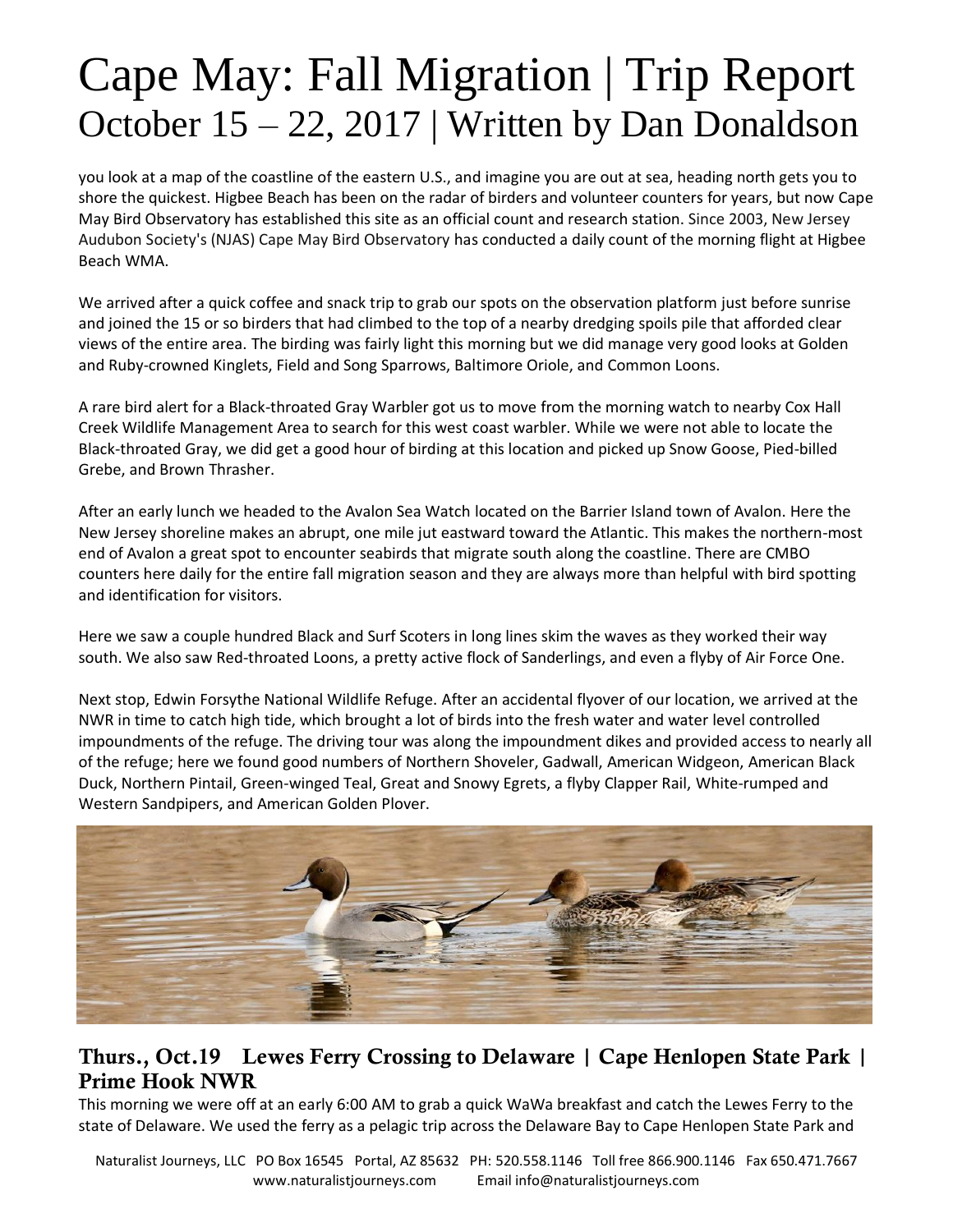Prime Hook National Wildlife Refuge. On the crossing, we spotted our first Northern Gannets of the trip and also got wonderful looks at Parasitic Jaegers.



Once on the mainland of Delaware, we headed directly to Cape Henlopen State Park. This wonderful park consists of high sand dune hills covered in pine barren habitat. It is the Eastern Red Cedars and Southern Yellow Pines that attract perhaps the cute bird of our trip. The Brown-headed Nuthatch, which could be heard coming in the distance as it sounded exactly like a rubber duckie bath toy. We spent nearly 20 minutes just watching and listening to a small flock of these nuthatches that came in very close to the group. As we continued walking up one of the highest forested dunes, we were greeted by a singing Pine Warbler, a

beautiful yellow male. We visited Battery Hill, a canon emplacement that once guarded the entrance of the Delaware Bay; here we picked up Horned Larks, Gray Catbird, and Brown-headed Cowbird. Before leaving the park, we visited the local hawk watch tower where we got wonderful looks of Bald Eagles, Black and Turkey Vultures, and Red-tailed Hawks that were flying the thermals created by the warming lands near the bay. We lunched in the town of Lewes and head to Prime Hook NWR.

Prime Hook NWR is a 10,000-acre wetland unit on the Delaware Bay that was under restoration to once again allow free flowing bay water into the previously enclosed wetland units. Limited on time due to the ferry schedule, we opted to walk the short loop trail at the visitor center. After a short walk through upland forest and field habitats we found Swamp, Field, Savanah, and White-Throated Sparrows. We also walked the boardwalk trail along one of the large impoundments. Here we were greeted with a flock of 90+ Green-winged Teals, Great Egrets, Greater Yellowlegs, Killdeer, and flocks of Forster's Terns that worked the open water of the wetland units.

Back on the Lewes Ferry to Cape May we again took advantage of the ride to get in some pelagic birding. No new birds for the return crossing but we did get good looks at pods of Atlantic Bottlenose Dolphins with young.

#### Fri., Oct. 20 Day in Cape May Area | Two-Mile Landing | Birding with Pete Dunne | Keynote This morning, we took another early morning beach walk. Following breakfast, we spent the entire day birding in



the Cape May area. It was a beautiful, sunny day and our first stop was at Two-Mile Landing, a small saltmarsh pocket that is known for Seaside and Saltmarsh Sparrows. Here we quickly found Nelson's Sparrows and Saltmarsh Sparrows sharing the brushy edges of the driveway. They offered us lengthy looks, often perching together for some great diagnostic observations. Also nearby were Brandt, Black-bellied Plovers, Killdeer, and Boat-tailed Grackle that we surprisingly had to put some work into seeing on this trip.

We also visited the Cape May Hawk Watch platform again today. Carlos was gracious and led the entire group this morning as Dan went to get a bad tire replaced on one of the vans. Here the group picked up Ruddy Ducks, Red-shouldered and Broad-winged Hawks, Red-headed Woodpecker, and White-crowned Sparrows.